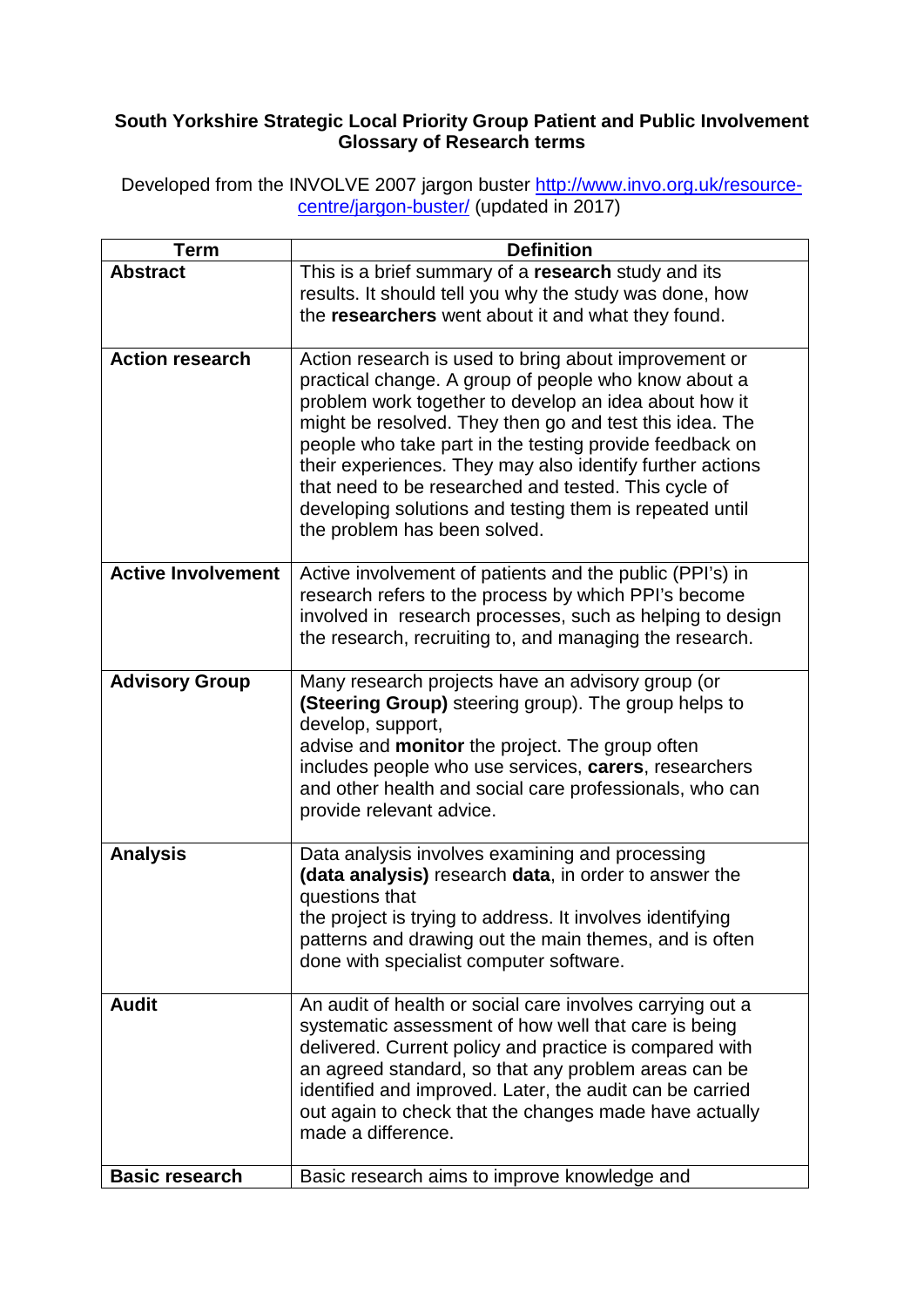|                                                                                                                                  | understanding, rather than finding a solution to a<br>practical problem. It usually involves work in a laboratory<br>- for example to find a gene linked to a disease or to<br>understand how cancer cells grow. This kind of research<br>can sometimes provide clues as to which avenues to<br>explore to develop new treatments.                                                                                                                         |
|----------------------------------------------------------------------------------------------------------------------------------|------------------------------------------------------------------------------------------------------------------------------------------------------------------------------------------------------------------------------------------------------------------------------------------------------------------------------------------------------------------------------------------------------------------------------------------------------------|
| <b>Carer</b>                                                                                                                     | A carer is a relative, friend or partner who provides (or<br>intends to provide, or used to provide) a substantial<br>amount of care to another person on a regular basis,<br>but not necessarily through living with them.                                                                                                                                                                                                                                |
| <b>Chief Investigator</b>                                                                                                        | The Chief Investigator is the person who has initiated the<br>trial, developed the trial design and the methods that will be<br>used to answer the research question, and applied for<br>funding to support the research. He/she is generally an<br>expert in the area of research they have applied to<br>undertake, and take overall responsibility for the trial.                                                                                       |
| <b>NIHR</b><br><b>Collaborations for</b><br>Leadership in<br><b>Applied Health</b><br><b>Research and Care</b><br><b>CLAHRCs</b> | Nine NIHR Collaborations for Leadership in Applied Health<br>Research and Care (CLAHRCs) have been established in<br>England to undertake high-quality applied health research<br>focused on the needs of patients and to support the<br>translation of research evidence into practice in the NHS.                                                                                                                                                        |
|                                                                                                                                  | CLAHRCs are collaborative partnerships between<br>a<br>university and the surrounding NHS organisations, focused<br>on improving patient outcomes through the conduct and<br>application of applied health research. They will create and<br>embed approaches to research and its dissemination that<br>are specifically designed to take account of the way that<br>health care is increasingly delivered across sectors and a<br>wide geographical area. |
| <b>NIHR CLAHRC for</b><br><b>South Yorkshire</b>                                                                                 | The mission of the NIHR CLAHRC for South Yorkshire is to<br>undertake, over the next five years, high quality, strategic,<br>applied research and related education in order to enable<br>a 'step change' in the way research is delivered and<br>services are designed in South Yorkshire; and to foster<br>knowledge transfer that will improve the quality and<br>effectiveness<br>of health care delivery across<br>South<br>Yorkshire.                |
| <b>Clinical research</b>                                                                                                         | Clinical research aims to find out the causes of human<br>illness and how it can be treated or prevented. This type<br>of research is based on examining and observing people<br>with different conditions and sometimes comparing<br>them with healthy people. It can also involve research<br>on samples of blood or other tissues, or tests such as<br>scans or X-rays. Clinical researchers will also sometimes                                        |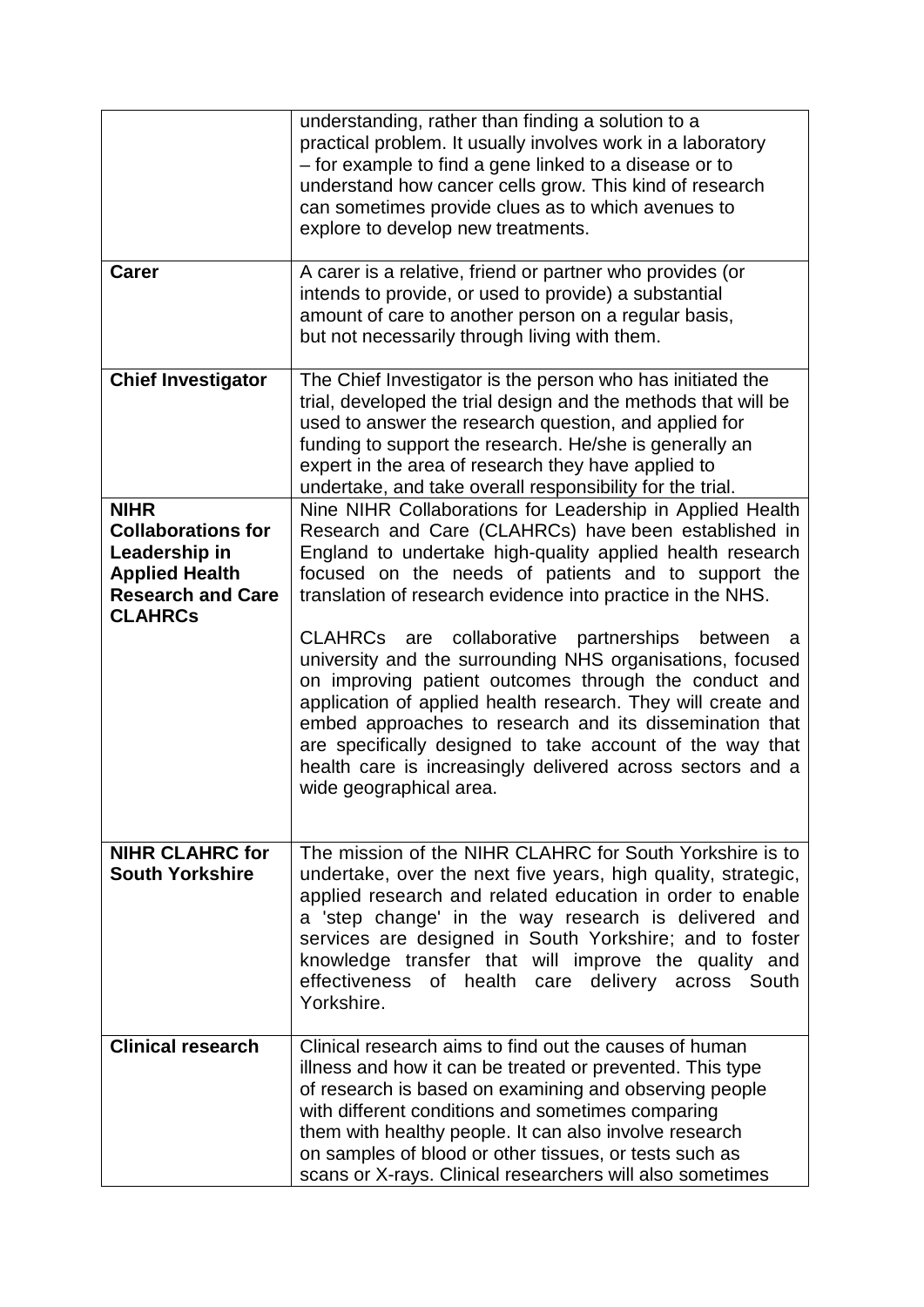|                                                                                          | analyse the information in patient records, or the data<br>from health and lifestyle surveys.                                                                                                                                                                                                                                                                                                                                                                                                     |
|------------------------------------------------------------------------------------------|---------------------------------------------------------------------------------------------------------------------------------------------------------------------------------------------------------------------------------------------------------------------------------------------------------------------------------------------------------------------------------------------------------------------------------------------------------------------------------------------------|
| <b>Clinical trial (trial)</b>                                                            | Clinical trials are research studies involving people who<br>use services, which compare a new or different type of<br>treatment with the best treatment currently available.<br>They test whether the new or different treatment is<br>safe, effective and any better than what already exists.<br>No matter how promising a new treatment may appear<br>during tests in a laboratory, it must go through clinical<br>trials before its benefits and risks can really be known.                  |
| <b>Collaboration</b>                                                                     | Collaboration involves active, on-going partnership<br>with members of the public in the research process.<br>For example, members of the public might take part<br>in an advisory group for a research project, or<br>collaborate with researchers to design, undertake<br>and/or disseminate the results of a research project.                                                                                                                                                                 |
| <b>Commissioner</b>                                                                      | A commissioner is the person (or organisation) who asks<br>for a piece of research to be carried out.                                                                                                                                                                                                                                                                                                                                                                                             |
| <b>Commissioning</b>                                                                     | Commissioning usually involves:<br>• identifying funding for a piece of research<br>• preparing a research brief<br>• advertising the research topic<br>• selecting a shortlist of researchers who apply to<br>undertake the research<br>• arranging for <b>proposals</b> to be <b>peer reviewed</b><br>• making a decision about which researchers are<br>going to be awarded the funding<br>• agreeing a contract.                                                                              |
| <b>Commissioning</b><br><b>Board</b>                                                     | A Commissioning Board is a group of people who<br><b>Commissioning Panel oversee the commissioning</b><br>process. It is made up<br>of research funders, researchers, health and/or social<br>care professionals and often includes people who use<br>services and carers.                                                                                                                                                                                                                        |
| <b>NIHR</b><br><b>Comprehensive</b><br><b>Clinical Research</b><br><b>Network (CCRN)</b> | The NIHR CCRN provides:<br>a clinical research infrastructure to support a high<br>$\bullet$<br>quality portfolio of clinical research studies and<br>facilitate patient participation into studies<br>NHS Service Support Costs which were previously<br>$\bullet$<br>provided through other NHS R&D funding streams<br>and deploys resources for research management in<br>order to ensure that the NIHR research portfolio is<br>delivered to the highest standards of research<br>governance. |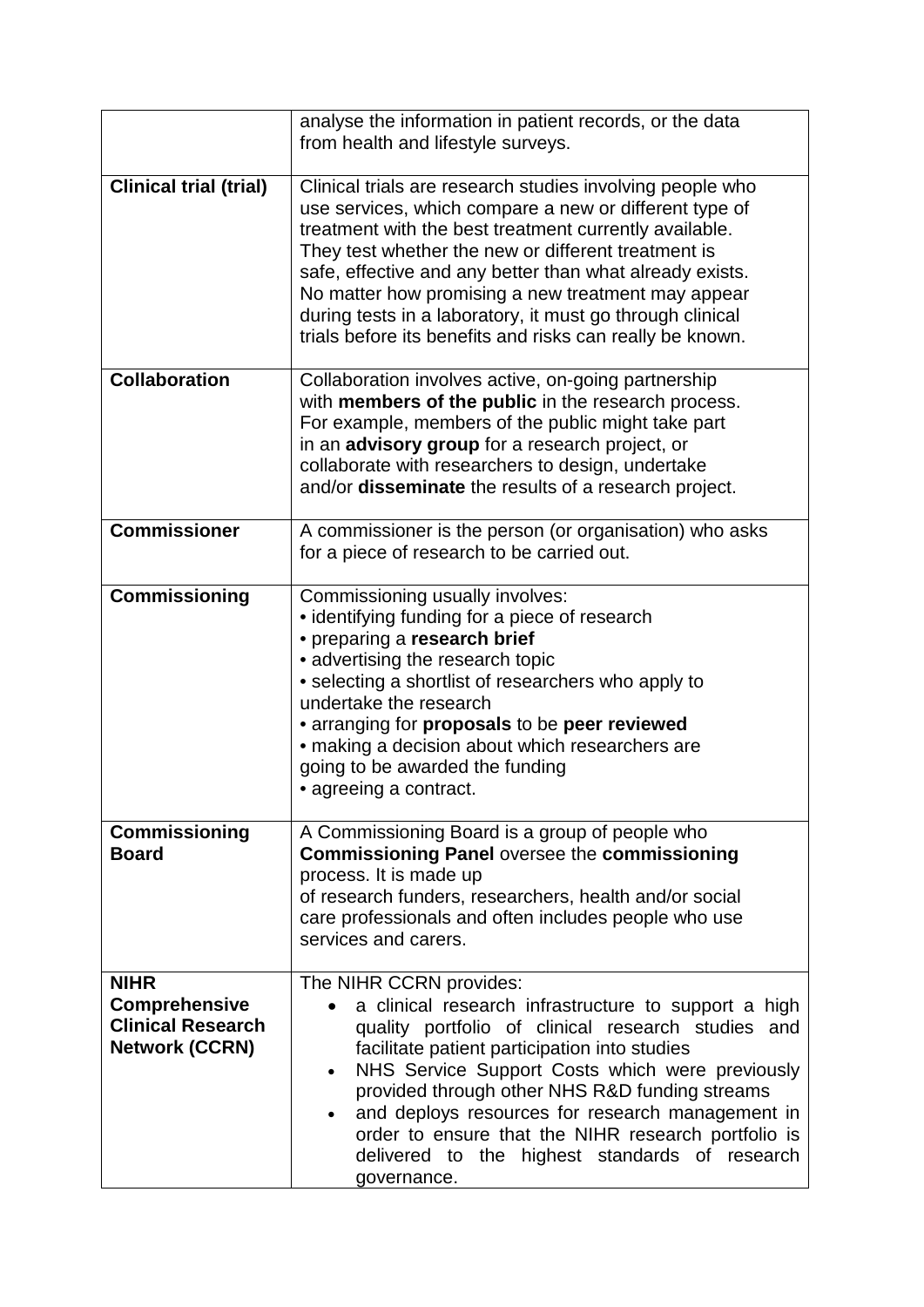|                                                                                                                           | CCRN consists of a number of Comprehensive Local<br>Research Networks (CLRNs) which are managed locally<br>and support participation in the national portfolio of NIHR<br><b>CRN CC studies.</b>                                                                                                                                                                                                                                                                                                                                                                                                                                                                                                                                                                                                                                                                                                         |
|---------------------------------------------------------------------------------------------------------------------------|----------------------------------------------------------------------------------------------------------------------------------------------------------------------------------------------------------------------------------------------------------------------------------------------------------------------------------------------------------------------------------------------------------------------------------------------------------------------------------------------------------------------------------------------------------------------------------------------------------------------------------------------------------------------------------------------------------------------------------------------------------------------------------------------------------------------------------------------------------------------------------------------------------|
| <b>NIHR</b><br><b>Comprehensive</b><br><b>Local Research</b><br><b>Network for South</b><br>Yorkshire (SY<br><b>CLRN)</b> | The NIHR SYCLRN is one of 25 CLRNs across England<br>which form part of the NIHR CCRN. CCRN provides support<br>for clinical trials and other well designed studies in all areas<br>of disease and clinical need.                                                                                                                                                                                                                                                                                                                                                                                                                                                                                                                                                                                                                                                                                        |
| <b>Confidentiality</b>                                                                                                    | During a research project, the researchers must put<br>data protection measures into place, to ensure that<br>all of the information collected about the participants is<br>kept confidential. This means that the researchers must<br>get the participants' written permission to look at their<br>medical or social care records. It also means that any<br>information that might identify the participants cannot<br>be used or passed on to others, without first getting the<br>participants' consent. For example, when researchers<br>publish the results of a project, they are not allowed to<br>include people's names.<br>This confidentiality will only be broken in extreme<br>circumstances: where it is essential for the person's<br>care, treatment or safety, where it is required by a court<br>order, e.g. in a criminal investigation, or it is necessary to<br>protect the public |
| <b>Consent</b>                                                                                                            | Informed consent in a research study is the process by<br>which a participant voluntarily confirms their willingness to<br>take part in a study after they have been fully informed of all<br>the aspects of the trial, which they need to know about, such<br>as possible risks, number of visits, tests involved etc, in order<br>to allow them to make a decision as to whether or not to<br>take part. Part of this process will involve signing a consent<br>form to show that the participant has agreed to be involved<br>in the research study.                                                                                                                                                                                                                                                                                                                                                  |
| <b>Consultation</b>                                                                                                       | Consultation involves asking members of the public<br>for their views about research, and then using those<br>views to inform decision-making. This consultation<br>can be about any aspect of the research process -<br>from identifying topics for research, through to thinking<br>about the implications of the research findings. Having<br>a better understanding of people's views should lead to<br>better decisions.                                                                                                                                                                                                                                                                                                                                                                                                                                                                            |
| <b>Consumer</b>                                                                                                           | The term consumer is used to refer collectively to:<br>• people who use services<br>• carers<br>• organisations representing consumers' interests                                                                                                                                                                                                                                                                                                                                                                                                                                                                                                                                                                                                                                                                                                                                                        |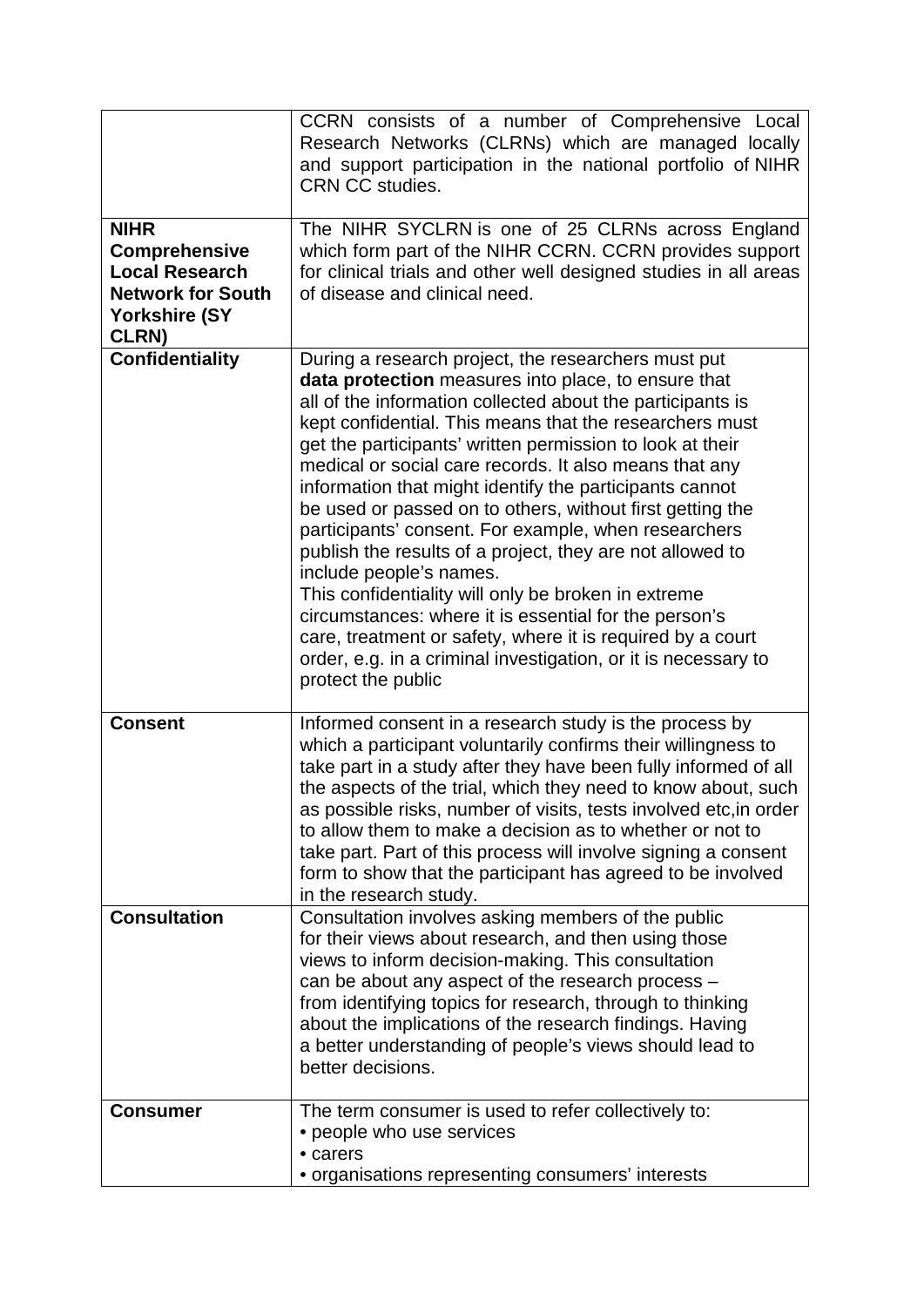|                          | • members of the public who are the potential recipients<br>of services<br>• groups asking for research to promote good<br>health or because they believe they have been |
|--------------------------|--------------------------------------------------------------------------------------------------------------------------------------------------------------------------|
|                          | exposed to potentially harmful circumstances,<br>products or services.                                                                                                   |
|                          |                                                                                                                                                                          |
| <b>Consumer</b>          | The Barnsley CRAG are a team of seven consumers and a                                                                                                                    |
| <b>Research Advisory</b> | researcher, who work closely with Barnsley's research and                                                                                                                |
| <b>Group (CRAG)</b>      | development department, to provide a consumer                                                                                                                            |
|                          | perspective to researchers on studies which will take place                                                                                                              |
|                          | within the hospital setting or local community. They are                                                                                                                 |
|                          | generally involved at the design stage of a research project,                                                                                                            |
| <b>Data</b>              | or to review proposals.<br>Data is the information collected through research.                                                                                           |
|                          | It can include written information, numbers, sounds                                                                                                                      |
|                          | and pictures. It is usually stored on computer, so                                                                                                                       |
|                          | it can be analysed, interpreted and then communicated                                                                                                                    |
|                          | to others, e.g. in reports, graphs or diagrams.                                                                                                                          |
|                          |                                                                                                                                                                          |
| <b>Data protection</b>   | All personal information is protected in the UK by the                                                                                                                   |
|                          | Data Protection Act (1998). This means that researchers                                                                                                                  |
|                          | have to put in all the necessary safeguards to protect<br>the confidentiality of the information they collect about                                                      |
|                          | research participants. They should explain in the patient                                                                                                                |
|                          | information sheet:                                                                                                                                                       |
|                          | • how the participants' data will be collected                                                                                                                           |
|                          | • how it will be stored securely                                                                                                                                         |
|                          | • what it will be used for                                                                                                                                               |
|                          | • who will have access to the data that identifies                                                                                                                       |
|                          | participants                                                                                                                                                             |
|                          | • how long it will be kept                                                                                                                                               |
|                          | • how it will be disposed of securely.                                                                                                                                   |
| <b>Dissemination</b>     | Dissemination involves communicating the findings of a                                                                                                                   |
|                          | research project to a wide range of people who might                                                                                                                     |
|                          | find it useful. This can be done through:                                                                                                                                |
|                          | • producing reports (often these are made available on                                                                                                                   |
|                          | the Internet)                                                                                                                                                            |
|                          | • publishing articles in journals or newsletters                                                                                                                         |
|                          | • issuing press releases                                                                                                                                                 |
|                          | • giving talks at conferences.                                                                                                                                           |
|                          | It is also important to feedback the findings of research<br>to research participants.                                                                                   |
|                          |                                                                                                                                                                          |
| <b>Emancipatory</b>      | With emancipatory research, people who use services,                                                                                                                     |
| research                 | rather than professional researchers, have control of                                                                                                                    |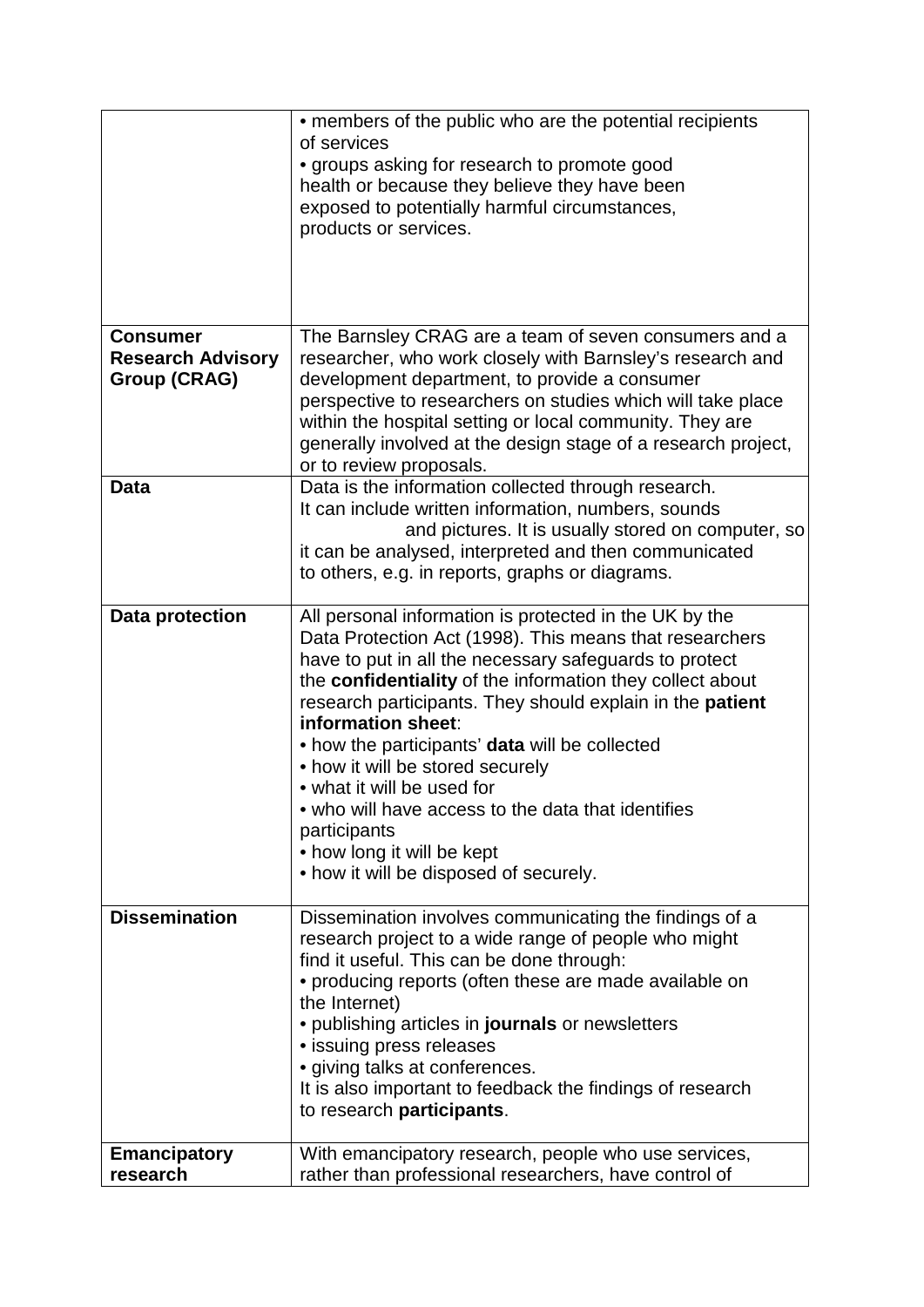|                                        | the whole research process. They plan and undertake<br>the research, and interpret the findings. The main aim is<br>always to empower people and improve people's lives.<br>'Professional' researchers may be brought in as advisers<br>or have specified roles within the project.                                                                                               |
|----------------------------------------|-----------------------------------------------------------------------------------------------------------------------------------------------------------------------------------------------------------------------------------------------------------------------------------------------------------------------------------------------------------------------------------|
| <b>Empowerment</b>                     | This is the process by which people who use services<br>equip themselves with the knowledge, skills and<br>resources they need to be able to take control over<br>decisions and resources. It often involves people<br>building confidence in their own strengths and abilities.<br>It does not always mean people take control over all<br>decisions or all resources.           |
| <b>Ethics</b>                          | Ethics are a set of principles that guide researchers who<br>are carrying out research with people. Ethical principles<br>are designed to protect the safety, dignity, rights and<br>well-being of the people taking part. They include the<br>requirement to ask each individual to give their informed<br>consent to take part in a research project.                           |
| <b>Ethics Committees</b>               | The job of an ethics committee is to make sure that<br>research carried out respects the dignity, rights,<br>safety and well-being of the people who take part.<br>Increasingly Ethics Committee approval is needed<br>for health and social care research.<br>Ethics committee members include researchers<br>and health care professionals as well as members<br>of the public. |
| <b>Evaluation</b>                      | This involves assessing whether an intervention (for<br>example a treatment, service, project, or programme) is<br>achieving its aims. A project can be evaluated as it goes<br>along or right at the end. It can measure how well the<br>project is being carried out as well as its impact. The<br>results of evaluations can help with decision-making<br>and planning.        |
| <b>Evidence Base</b>                   | An evidence base is a collection of all the research<br>data currently available about a health or social<br>care topic, such as how well a treatment or a service<br>works. This evidence is used by health and social care<br>professionals to make decisions about the services that<br>they provide and what care or treatment to offer people<br>who use services.           |
| <b>Experimental</b><br><b>Research</b> | This type of research allows researchers to explore cause<br>and effect. For example, experimental research<br>would be used to see whether a new drug is effective<br>in reducing blood pressure. The research design (in this                                                                                                                                                   |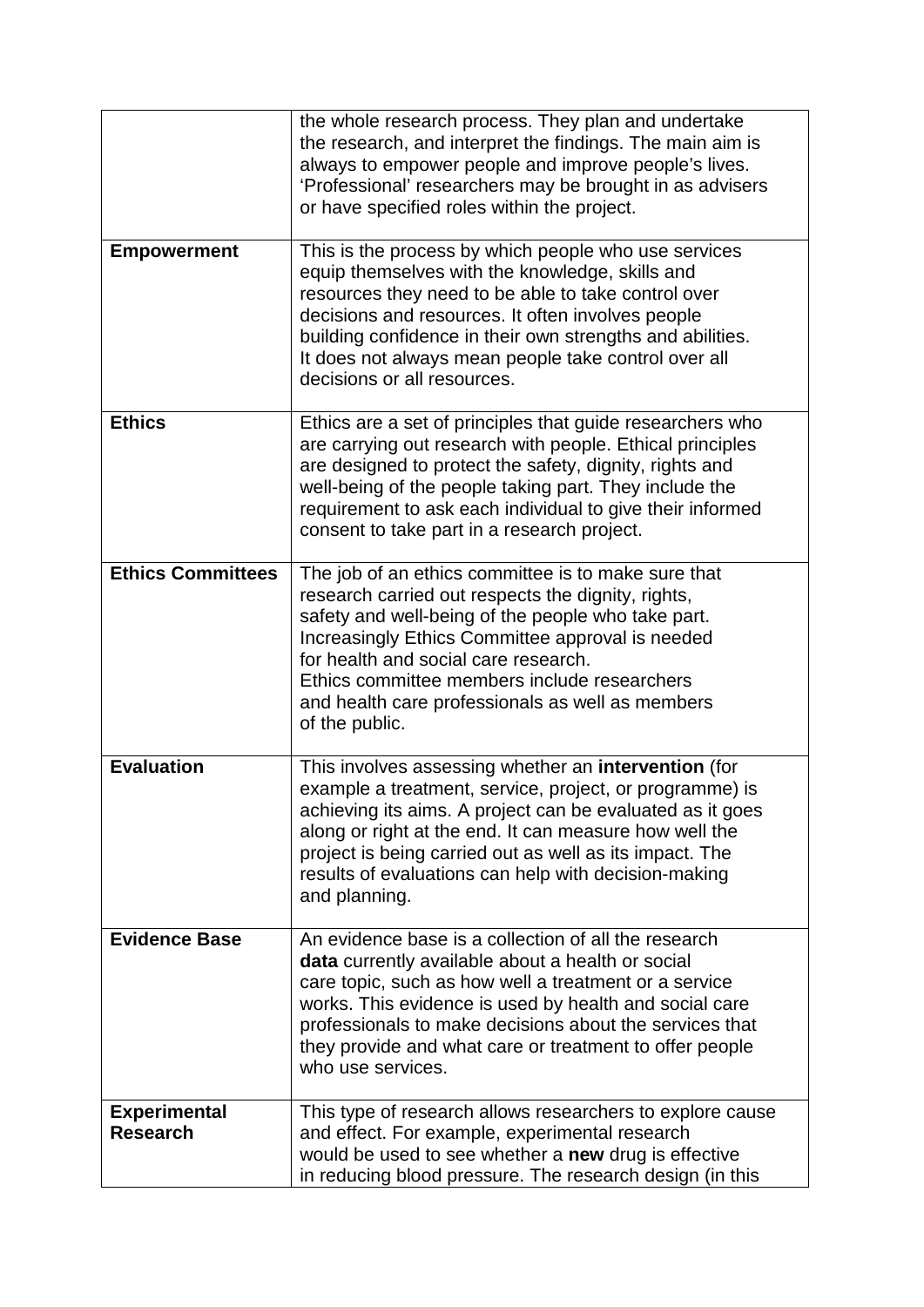|                                 | example a randomised controlled trial) will tell the<br>researcher whether any reduction in blood pressure is<br>definitely due to the drug.                                                                                                                                                                                                                                                            |
|---------------------------------|---------------------------------------------------------------------------------------------------------------------------------------------------------------------------------------------------------------------------------------------------------------------------------------------------------------------------------------------------------------------------------------------------------|
| <b>Experts by</b><br>experience | The term 'experts by experience' refers to service users<br>and carers, who are experts through their experience of<br>illness or disability and services.                                                                                                                                                                                                                                              |
| <b>Focus Group</b>              | A focus group is a small group of people brought<br>together to talk. The purpose is to listen and gather<br>information. It is a good way to find out how people<br>feel or think about an issue, or to come up with possible<br>solutions to problems.                                                                                                                                                |
| <b>Grey Literature</b>          | Grey literature is material that is less formal than an<br>article in a peer review journal or a chapter in a book<br>- so it's not easily tracked down. It includes internal<br>reports, committee minutes, conference papers,<br>factsheets, newsletters and campaigning material.<br>However, 'grey literature' may be made available on<br>request and is increasingly available on the Internet.   |
| <b>Honorary contract</b>        | Honorary contracts are required by anyone who wants<br>to carry out research or observe people in an NHS<br>setting, but who does not already have an employment<br>contract or a volunteer contract with the relevant NHS<br>Trust. The contract ensures that they are covered by<br>NHS liability insurance, and that they are contractually<br>bound to take proper account of the NHS duty of care. |
| Implementation                  | Implementation involves putting research findings into<br>practice. This means using research findings to make<br>appropriate decisions and changes to health and social<br>care policy and practice.                                                                                                                                                                                                   |
| <b>Intervention</b>             | An intervention is something that aims to make a<br>change and is tested through research. For example,<br>giving a drug, providing a counselling service, improving<br>the environment or giving people information and<br>training are all described as interventions.                                                                                                                                |
| <b>Interview</b>                | In research, an interview is a conversation between two<br>or more people, where a researcher asks questions to<br>obtain information from the person (or people) being<br>interviewed. Interviews can be carried out in person<br>(face-to-face) or over the phone.                                                                                                                                    |
| <b>Involvement</b>              | Involvement in research refers to <b>active</b> involvement<br>between people who use services, carers and<br>researchers, rather than the use of people as                                                                                                                                                                                                                                             |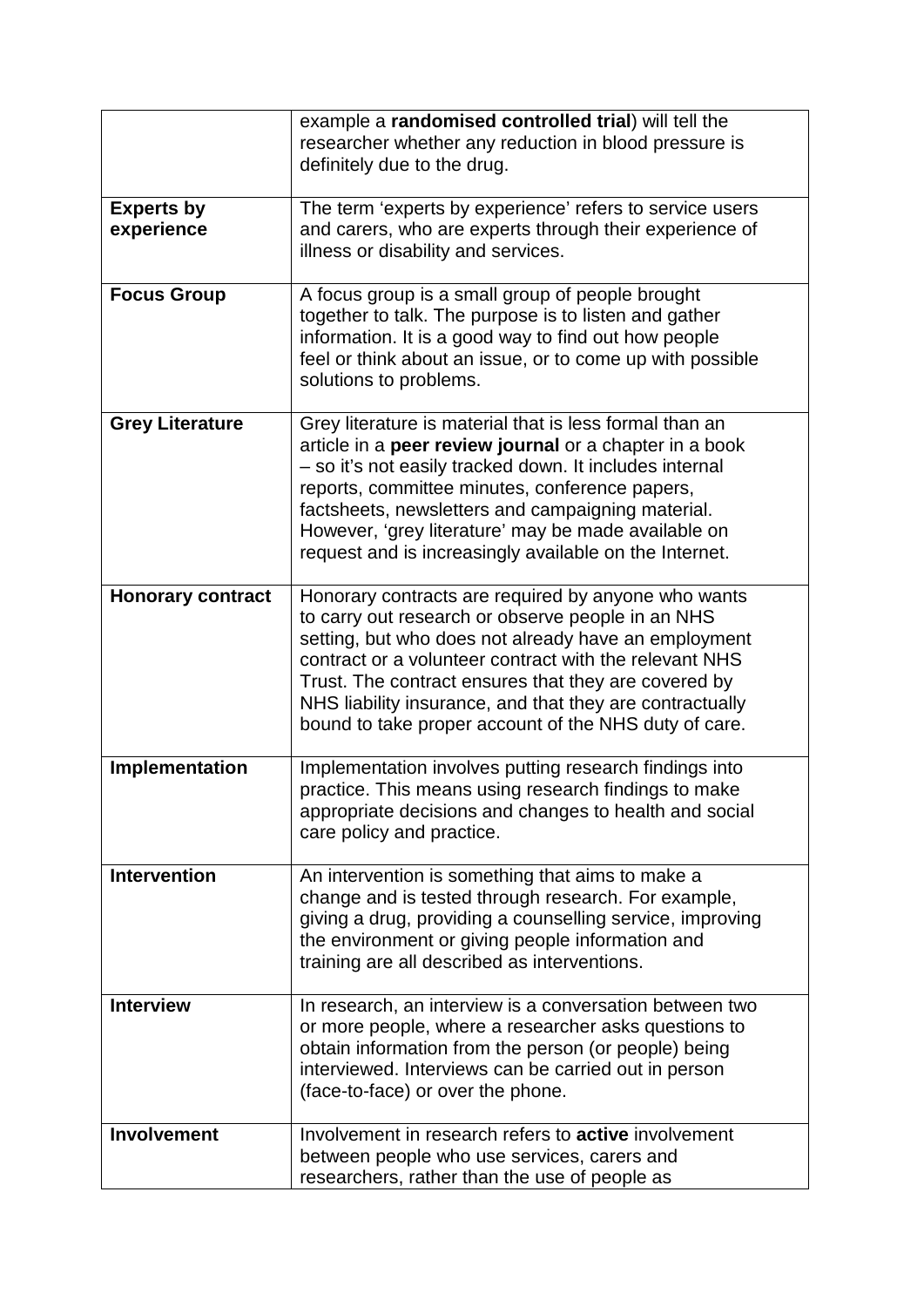|                                             | participants in research (or as research 'subjects').<br>Many people describe involvement as doing research<br>with or by people who use services rather than to,<br>about or for them.                                                                                                                                                                                                                                                                                                                                                                                                                                                      |
|---------------------------------------------|----------------------------------------------------------------------------------------------------------------------------------------------------------------------------------------------------------------------------------------------------------------------------------------------------------------------------------------------------------------------------------------------------------------------------------------------------------------------------------------------------------------------------------------------------------------------------------------------------------------------------------------------|
| <b>Journal</b>                              | A journal is a regular publication in which researchers<br>formally report the results of their research to people<br>who share a similar interest or experience. Each journal<br>usually specialises in one particular topic area.<br>The BMJ (British Medical Journal), British Journal of<br>Social Work and The Lancet are examples of journals.                                                                                                                                                                                                                                                                                         |
| Lay (lay person)                            | The term lay means non-professional. In research,<br>it refers to the people who are neither academic<br>researchers nor health or social care professionals.                                                                                                                                                                                                                                                                                                                                                                                                                                                                                |
| Lay summary                                 | A lay summary is a brief summary of a research<br>project or a research proposal that has been written<br>for members of the public, rather than researchers or<br>professionals. It should be written in plain English, avoid<br>the use of jargon and explain any technical terms that<br>have to be included.                                                                                                                                                                                                                                                                                                                             |
| <b>Members of the</b><br>public (or public) | This term to covers:<br>• patients and potential patients<br>• people who use health and social care services<br>• informal (unpaid) carers<br>• parents/guardians<br>· disabled people<br>• members of the public who are potential recipients<br>of health promotion programmes, public health<br>programmes, and social service interventions<br>• groups asking for research because they believe they<br>have been exposed to potentially harmful substances<br>or products (e.g. pesticides or asbestos)<br>• organisations that represent people who use services.<br>Other organisations have different definitions of<br>this term. |
| <b>Mentor</b>                               | A mentor is a person willing to share their experience,<br>knowledge and wisdom to help, guide and support<br>someone who is less experienced. Mentors act as<br>friends, teachers and advisers. A person who is newly<br>involved in research can ask for a mentor to help them<br>adjust to their new role.                                                                                                                                                                                                                                                                                                                                |
| Methodology                                 | The term methodology describes how research is<br>done – so it will cover how information is collected<br>and analysed as well as why a particular method has<br>been chosen.                                                                                                                                                                                                                                                                                                                                                                                                                                                                |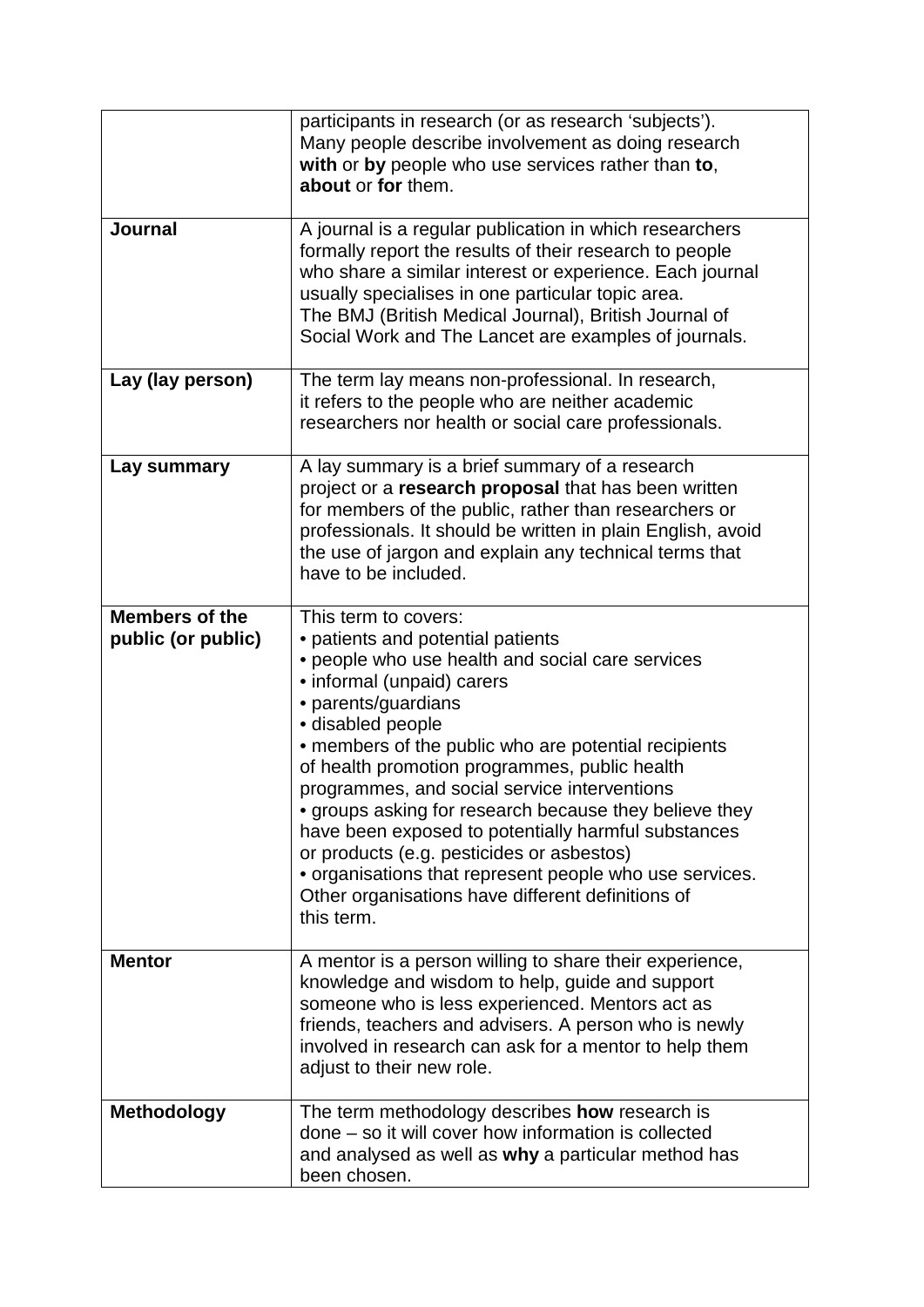| <b>Monitoring</b><br>research                                                                | Monitoring research involves keeping up to date with the<br>progress of a research project. This will include ensuring<br>that the researchers are carrying out their research<br>according to their research proposal or protocol, that<br>the research is keeping to time and budget and that the<br>research is being conducted ethically.                                                                                                                                           |
|----------------------------------------------------------------------------------------------|-----------------------------------------------------------------------------------------------------------------------------------------------------------------------------------------------------------------------------------------------------------------------------------------------------------------------------------------------------------------------------------------------------------------------------------------------------------------------------------------|
| <b>NHS research</b>                                                                          | NHS research is research carried out in the NHS or<br>funded by the NHS. This includes research that takes<br>place in local hospitals or GP surgeries, and larger<br>studies commissioned by the NHS at a national level,<br>for example:<br>• a study based in a GP surgery looking at people's<br>experience of long-term chronic pain<br>• a randomised controlled trial to look at the best<br>treatment for people with bowel cancer                                              |
| <b>National Institute</b><br>for Health<br><b>Research (NIHR)</b>                            | The National Institute for Health Research (NIHR) provides<br>the framework through which the Department of Health<br>positions, maintains and manages the research, research<br>staff and research infrastructure of the NHS in England as a<br>national research facility.                                                                                                                                                                                                            |
| <b>NIHR Research</b><br><b>Design Services</b><br>(RDSs)                                     | The National Institute for Health Research's Research<br>Design Services (NIHR RDSs) aim to increase the volume<br>and quality of successful grant applications for national<br>funding competitions including NIHR funding. To do this they<br>provide expert advice to help researchers to develop and<br>quality research<br>design<br>high<br>proposals<br>for<br>such<br>competitions. Each RDS is part of the NIHR infrastructure<br>and this support is provided free of charge. |
| <b>NIHR Research</b><br><b>Design Service</b><br><b>Yorkshire and the</b><br>Humber (RDS YH) | RDS YH provides advice to NHS researchers, and others<br>working in partnership with the NHS, within South Yorkshire,<br>West Yorkshire, North and East Yorkshire and Northern<br>Lincolnshire, who are developing an application to a suitable<br>funding body, particularly Research for Patient Benefit<br>(RfPB) and all other NIHR research programmes.                                                                                                                            |
| <b>North Trent Cancer</b>                                                                    | The North Trent Cancer Research Network Consumer                                                                                                                                                                                                                                                                                                                                                                                                                                        |
| <b>Research Network</b>                                                                      | Research Panel has its own website at                                                                                                                                                                                                                                                                                                                                                                                                                                                   |
| <b>Consumer</b>                                                                              | http://www.ntcrp.org.uk/. The group has 40 patient and                                                                                                                                                                                                                                                                                                                                                                                                                                  |
| <b>Research Panel</b>                                                                        | carer members who are involved in local cancer research                                                                                                                                                                                                                                                                                                                                                                                                                                 |
| (NTCRN CRP)                                                                                  | projects. Read about their work on the site.                                                                                                                                                                                                                                                                                                                                                                                                                                            |
| <b>Outcome measures</b>                                                                      | Outcome measures are measurements of the effects                                                                                                                                                                                                                                                                                                                                                                                                                                        |
|                                                                                              | of a treatment or service. They might include physical                                                                                                                                                                                                                                                                                                                                                                                                                                  |
|                                                                                              | measurements - for example measuring blood                                                                                                                                                                                                                                                                                                                                                                                                                                              |

÷

ŕ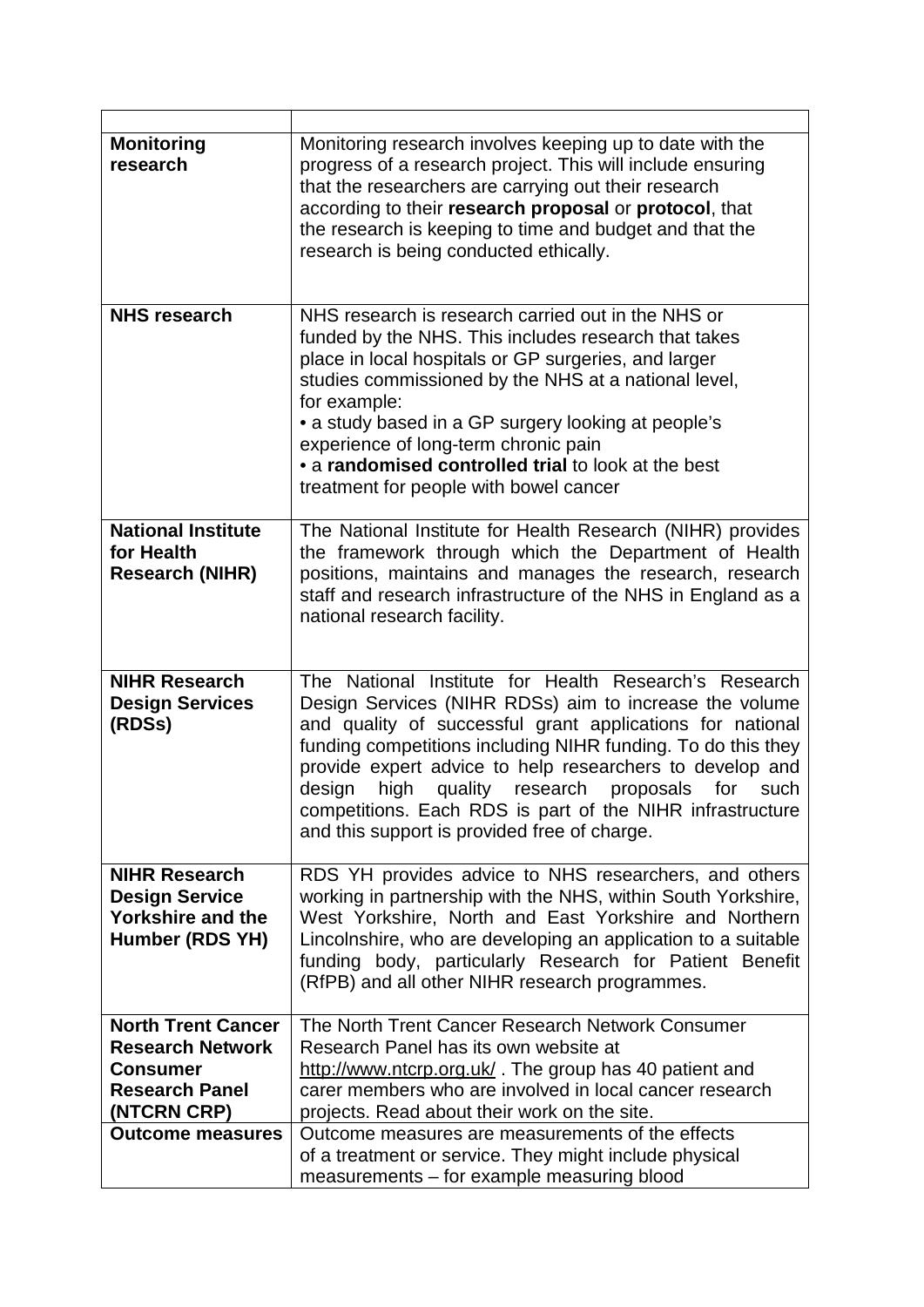|                                                                        | pressure, or psychological measurements – for example<br>measuring people's sense of well-being. So if someone<br>takes part in research, they may be asked questions, or<br>may be asked to have extra tests to assess how well the<br>treatment or service has worked.                                                                                                                                                                                                                                                                                                                                                                                                                                                                                                                                                                                                                                                              |
|------------------------------------------------------------------------|---------------------------------------------------------------------------------------------------------------------------------------------------------------------------------------------------------------------------------------------------------------------------------------------------------------------------------------------------------------------------------------------------------------------------------------------------------------------------------------------------------------------------------------------------------------------------------------------------------------------------------------------------------------------------------------------------------------------------------------------------------------------------------------------------------------------------------------------------------------------------------------------------------------------------------------|
| <b>Participant</b>                                                     | A participant is someone who takes part in a research<br>project. Sometimes research participants are referred to<br>as research 'subjects'.                                                                                                                                                                                                                                                                                                                                                                                                                                                                                                                                                                                                                                                                                                                                                                                          |
| <b>Patient Advice and</b><br><b>Liaison Service</b><br>(PALS)          | PALS, were introduced (to every Health Care Trust) to<br>ensure that the NHS has someone in place that listens to<br>the concerns of patients and their families, and can provide<br>on the spot help. The service aims to resolve any problems<br>that may occur with health related issues and NHS services<br>as quickly as possible. It also provides information about<br>the NHS, as well as supporting patients during hospital<br>visits, with help in getting around the hospital.                                                                                                                                                                                                                                                                                                                                                                                                                                           |
| <b>Participatory</b><br>research                                       | This is a type of research where researchers and people<br>who use services or carers are partners in a research<br>project. The research addresses an issue of importance<br>to service users or carers, who are involved in the<br>design and conduct of the research, and the way the<br>findings are made available. The aim of the research is<br>to improve people's lives. This isn't a research method<br>- it's an approach to research, a philosophy.                                                                                                                                                                                                                                                                                                                                                                                                                                                                       |
| <b>Patient information</b><br>leaflet/<br>patient<br>information sheet | Researchers must provide a patient information leaflet<br>to everyone they invite to take part in a research study,<br>to ensure people can make an informed decision about<br>this. The leaflet explains what taking part will involve<br>and should include details about:<br>• why the research is being done, how long it will last,<br>and what methods will be used<br>• the possible risks and benefits<br>• what taking part will practically involve, e.g. extra<br>visits to a hospital or a researcher coming to interview<br>someone at home<br>• what interventions are being tested, or what topics<br>an interview will cover<br>• how the researchers will keep participants' information<br>confidential<br>• what compensation is available to people if they are<br>harmed as a result of taking part in the research<br>• who to contact for further information<br>• how the results will be shared with others. |
| <b>Patient and Public</b>                                              | When we talk about patient and public involvement (PPI) in                                                                                                                                                                                                                                                                                                                                                                                                                                                                                                                                                                                                                                                                                                                                                                                                                                                                            |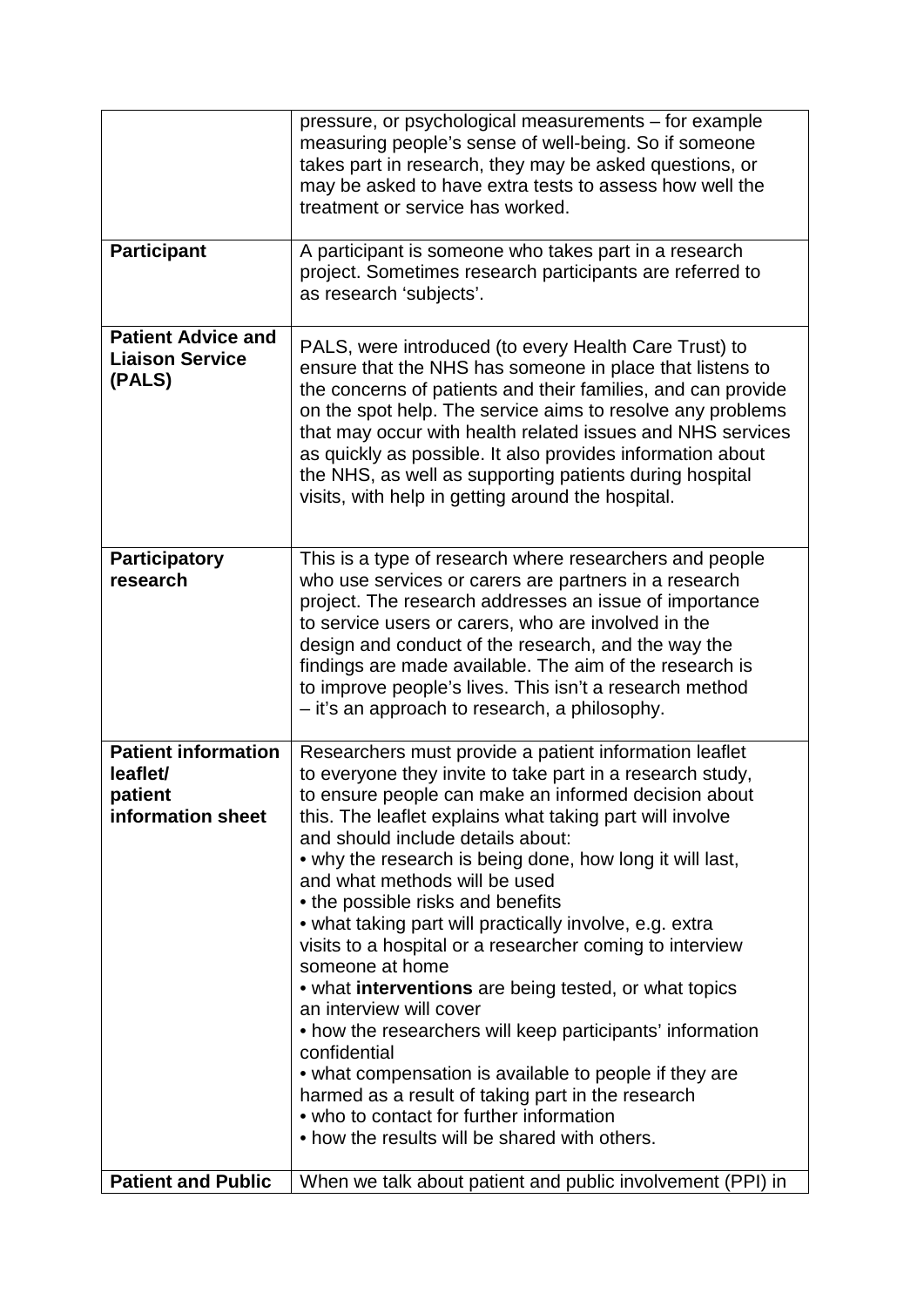| <b>Involvement (PPI)</b>                                        | research, we are talking about research that's carried out by<br>patients and/or members of the public, rather than being<br>done to, or about them.                                                                                                                                                                                                                                                                                                                                                                                                                                                                         |
|-----------------------------------------------------------------|------------------------------------------------------------------------------------------------------------------------------------------------------------------------------------------------------------------------------------------------------------------------------------------------------------------------------------------------------------------------------------------------------------------------------------------------------------------------------------------------------------------------------------------------------------------------------------------------------------------------------|
| <b>Patient and Public</b><br><b>Involvement Forum</b><br>(PPIF) | The PPIF exists to ensure that there is PPI in the<br>development and delivery of all the RDSYH's core PPI<br>activities, and to monitor progress.                                                                                                                                                                                                                                                                                                                                                                                                                                                                           |
| <b>Peer</b><br>review/refereeing                                | Peer reviewing is where a research proposal or a report of<br>research is read and commented on by<br>people with similar interests and expertise to those<br>who wrote the proposal or report. Peer reviewers<br>might be members of the public, researchers, or other<br>professionals. Peer review helps to check the quality<br>of a report or research proposal.<br>Members of the public who act as peer reviewers may<br>choose to comment on:<br>• whether the research addresses an important and<br>relevant question<br>• the methods used by researchers<br>• the quality of public involvement in the research. |
| Peer interviewing                                               | Peer interviewing is where people are interviewed by<br>others who have a similar experience to them - their<br>peers. For example, in a project to find out about<br>children's experiences of after school care, children<br>with experience of using after school care may act as<br>peer interviewers, asking other children about their<br>experience. Some researchers believe that this kind of<br>interviewing enables people to talk more freely about<br>their experience.                                                                                                                                         |
| Perspectives / user<br>perspectives                             | A user perspective is often what people with experience of<br>using health or social services are asked to bring<br>when they get involved in research. They are asked to<br>provide ideas, comments and suggestions based on<br>the unique insight they have from their knowledge and<br>experience of life with a health condition. They cannot<br>be representative of everyone who uses a particular<br>service, but they can offer their own perspective, and<br>often that of other people.                                                                                                                            |
| <b>Placebo</b>                                                  | A placebo is a fake or dummy treatment that is<br>designed to be harmless and to have no effect. It allows<br>researchers to test for the 'placebo effect'. The placebo<br>effect is a psychological response where people feel<br>better because they have received a treatment, and<br>not because the treatment has a specific effect on their<br>condition. By comparing people's responses to the<br>placebo and to the treatment being tested, researchers<br>can tell whether the treatment is having any real benefit.                                                                                               |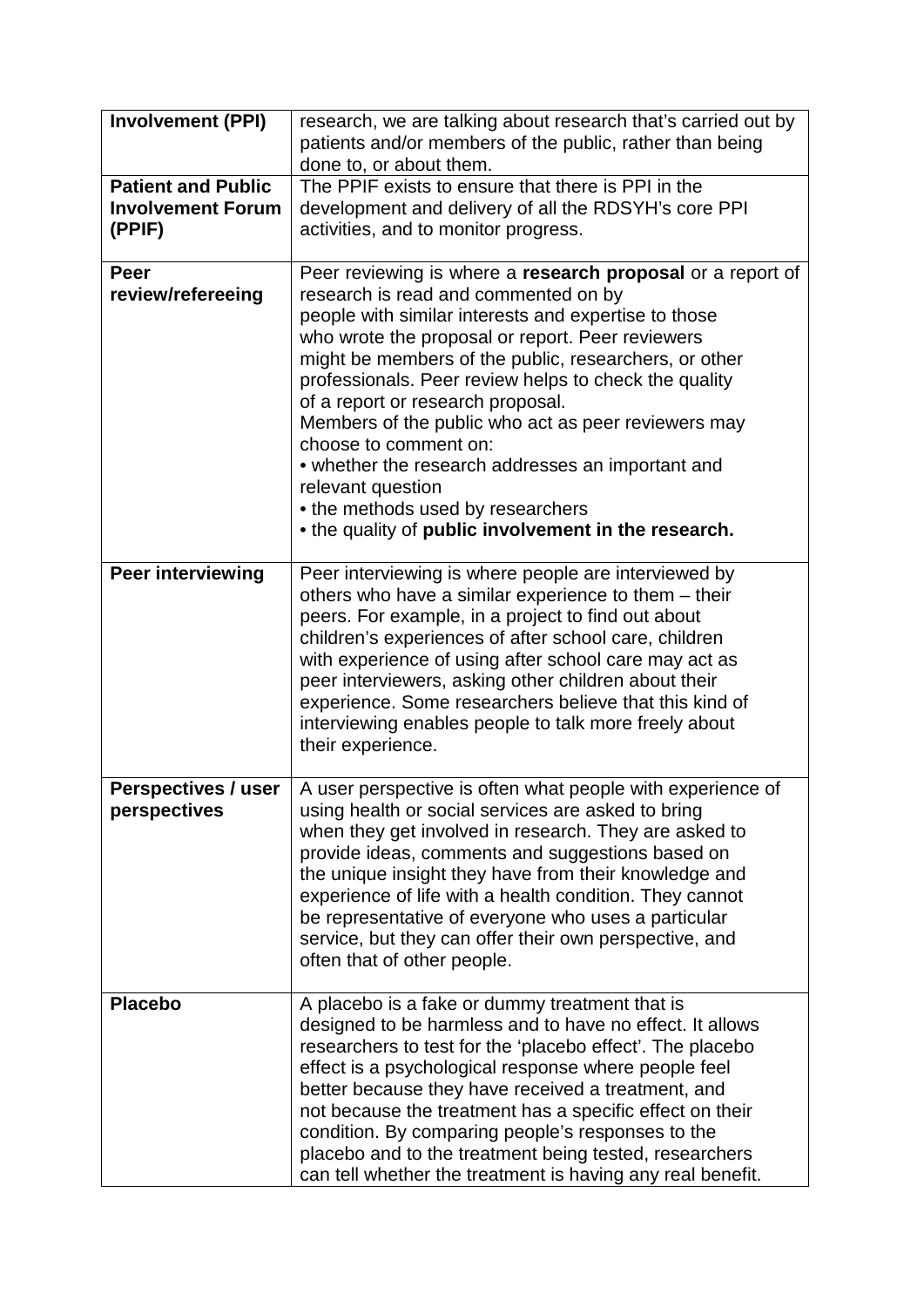| <b>Protocol / research</b><br>protocol | A protocol is the plan for a piece of research. It usually<br>includes information about:<br>• what question the research is asking and its<br>importance/relevance<br>• the background and context of the research, including<br>what other research has been done before<br>• how many people will be involved<br>• who can take part<br>• the research method<br>• what will happen to the results and how they will<br>be publicised.<br>A protocol describes in great detail what the researchers<br>will do during the research. Usually, it cannot be<br>changed without going back to a research ethics<br>committee for approval. |
|----------------------------------------|--------------------------------------------------------------------------------------------------------------------------------------------------------------------------------------------------------------------------------------------------------------------------------------------------------------------------------------------------------------------------------------------------------------------------------------------------------------------------------------------------------------------------------------------------------------------------------------------------------------------------------------------|
| <b>Public health</b>                   | Public health is concerned with promoting good health,                                                                                                                                                                                                                                                                                                                                                                                                                                                                                                                                                                                     |
| research                               | preventing disease and protecting people from hazards,<br>rather than treating illnesses. It covers topics like the<br>control of infectious diseases, vaccinations, and helping<br>people to adopt healthy lifestyles.<br>Public health research involves finding out new<br>knowledge (or testing out existing ideas) to do with<br>public health – so it might address questions about:<br>• the best ways to help people stop smoking<br>• how Bird Flu spreads.                                                                                                                                                                       |
| Qualitative<br>research                | Qualitative research is used to explore and understand<br>people's beliefs, experiences, attitudes or behaviours.<br>It asks questions about how and why. Qualitative<br>research might ask questions about why people<br>want to stop smoking. It won't ask how many people<br>have tried to stop smoking. It does not collect data in<br>the form of numbers.<br>Qualitative researchers use methods like focus groups<br>and interviews (telephone and face-to-face interviews).                                                                                                                                                        |
| Quantitative<br>research               | In quantitative research, researchers collect data in<br>the form of numbers. So they measure things or count<br>things. Quantitative research might ask a question like<br>how many people visit their GP each year, or what<br>proportion of children have had an MMR vaccine, or<br>whether a new drug lowers blood pressure more than<br>the drugs that are usually used.<br>Quantitative researchers use methods like surveys and<br>clinical trials.                                                                                                                                                                                 |
| Questionnaire                          | A questionnaire is a prepared set of written questions<br>used to obtain information from research participants.                                                                                                                                                                                                                                                                                                                                                                                                                                                                                                                           |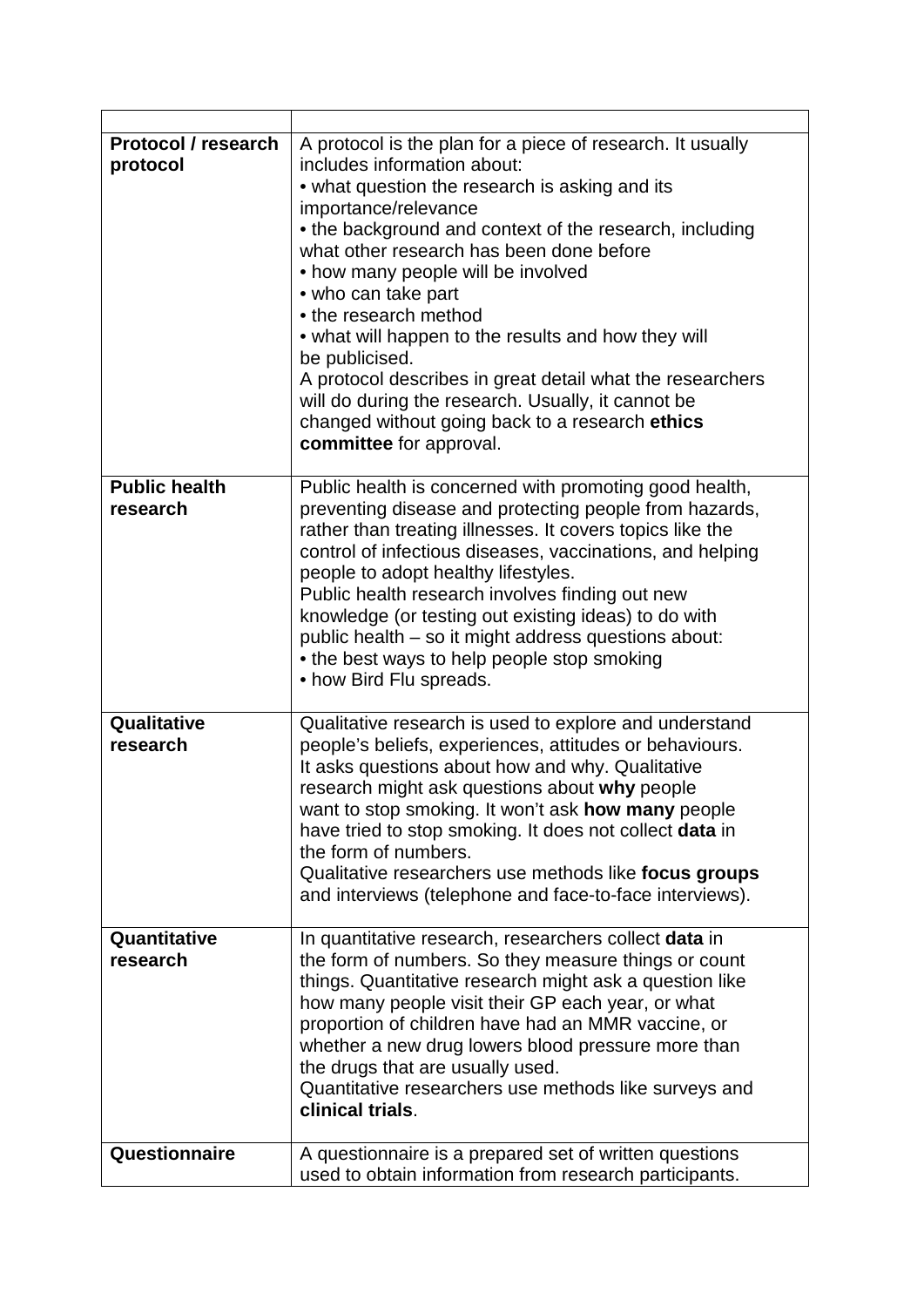|                                | Questionnaires can be completed on paper, using a                                                                                                                                                                                                                                                                                                                                                                                                                                                                                                                                                                                                                                                                                                                                                                                    |
|--------------------------------|--------------------------------------------------------------------------------------------------------------------------------------------------------------------------------------------------------------------------------------------------------------------------------------------------------------------------------------------------------------------------------------------------------------------------------------------------------------------------------------------------------------------------------------------------------------------------------------------------------------------------------------------------------------------------------------------------------------------------------------------------------------------------------------------------------------------------------------|
|                                | computer or with an interviewer.                                                                                                                                                                                                                                                                                                                                                                                                                                                                                                                                                                                                                                                                                                                                                                                                     |
| Randomised<br>controlled trial | A controlled trial compares two groups of people:<br>an experimental group who receive the new treatment<br>and a control group, who receive the usual treatment or<br>a <b>placebo</b> . The control group allows the researchers to<br>see whether the treatment they are testing is any more<br>or less effective than the usual or standard treatment.<br>In a randomised controlled trial, the decision about<br>which group a person joins is random (i.e. based<br>on chance). A computer will decide rather than the<br>researcher or the participant. Randomisation ensures<br>that the two groups are as similar as possible, except<br>for the treatment they receive. This is important<br>because it means that the researcher can be sure<br>that any differences between the groups are only<br>due to the treatment. |
| <b>Representative</b>          | As a representative, you are expected to speak on<br>behalf of a larger group of people. If you've been asked<br>to get involved in research as a representative of a<br>particular group, you may want to think about how<br>you can be confident that you are representing a wider<br>range of people's views, rather than just offering your<br>own perspective.                                                                                                                                                                                                                                                                                                                                                                                                                                                                  |
| <b>Research</b>                | The term research means different things to different<br>people, but is essentially about finding out new<br>knowledge that could lead to changes to treatments,<br>policies or care.<br>The definition used by the Department of Health is:<br>"The attempt to derive generalisable new knowledge<br>by addressing clearly defined questions with systematic<br>and rigorous methods".                                                                                                                                                                                                                                                                                                                                                                                                                                              |
| <b>Research brief</b>          | Research commissioners write a research brief. The<br>brief describes why they want to commission a piece of<br>research, what questions the research should address<br>and sometimes how the research should be carried out.<br>It might include information about when the research<br>needs to be completed and how much money is<br>available. Researchers then write a research proposal<br>that explains how they will address the research brief.                                                                                                                                                                                                                                                                                                                                                                             |
| <b>Researcher</b>              | Researchers are the people who do the research.<br>They may do research for a living, and be based in a<br>university, hospital or other institution, and/or they may<br>be a service user or carer.                                                                                                                                                                                                                                                                                                                                                                                                                                                                                                                                                                                                                                 |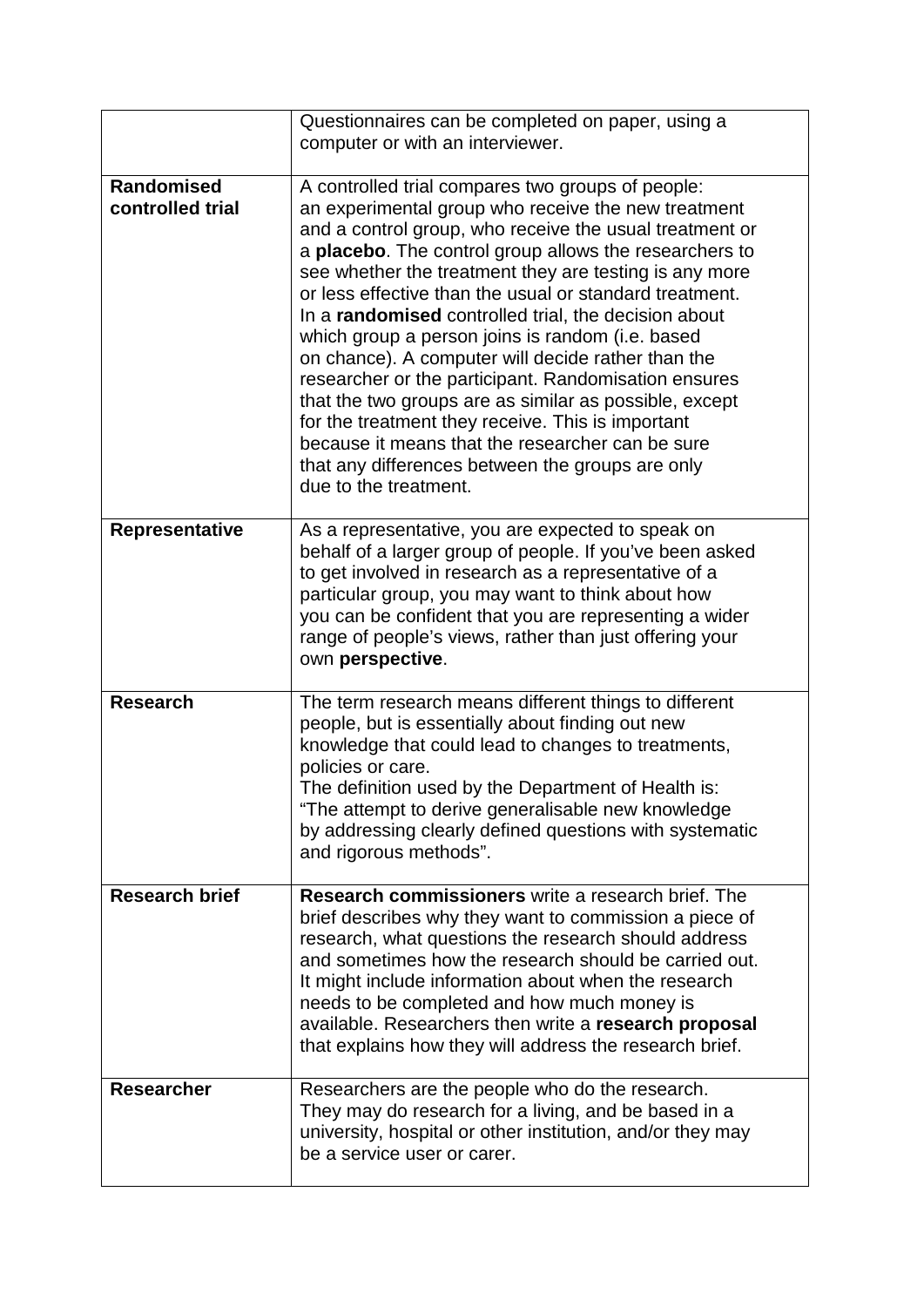| <b>Research</b><br>governance<br><b>Research grant</b> | Research governance is a process aimed at ensuring<br>that research is high quality, safe and ethical. The<br>Department of Health has a Research Governance<br>Framework for Health and Social Care, which everyone<br>involved in research within the NHS or social services<br>must follow.<br>Research grants are given to enable researchers to carry                                                                                                                                                                                                                                                                                                                                                                                               |
|--------------------------------------------------------|----------------------------------------------------------------------------------------------------------------------------------------------------------------------------------------------------------------------------------------------------------------------------------------------------------------------------------------------------------------------------------------------------------------------------------------------------------------------------------------------------------------------------------------------------------------------------------------------------------------------------------------------------------------------------------------------------------------------------------------------------------|
|                                                        | out a particular piece of research. They might amount<br>to millions of pounds for a major study about genetics<br>for example, or a few hundred pounds for a local study<br>about people's experience of using a particular service.<br>Usually, in order to get research grants, researchers<br>have to write a research proposal and receive a<br>positive peer review.                                                                                                                                                                                                                                                                                                                                                                               |
| <b>Research methods</b><br>or techniques.              | Research methods are the ways researchers collect and<br>analyse information. So research methods include<br>interviews, questionnaires, diaries, clinical trials,<br>experiments, analysing documents or statistics,<br>and watching people's behaviour.                                                                                                                                                                                                                                                                                                                                                                                                                                                                                                |
| <b>Research network</b>                                | Research networks aim to bring together people who<br>have an interest in research about a particular condition<br>or group of people. Networks might be national or local.<br>The Department of Health supports research networks<br>to promote research in specific areas. These include:<br>• cancer<br>• medicines for children<br>• diabetes<br>• dementia<br>• mental health<br>• stroke.<br>These networks encourage researchers to work together<br>and improve the quality of research.<br>Outside the NHS there are other types of research<br>networks. For example, the Alzheimer's Disease Society<br>and the Multiple Sclerosis Society support research<br>networks of service users and carers who are actively<br>involved in research. |
| <b>Research partner</b>                                | The term research partner is used to describe people<br>who get actively involved in research, to the extent that<br>they are seen by their 'professional' colleagues as a<br>partner, rather than someone who might be consulted<br>occasionally.<br>Partnership suggests that researchers and service<br>users/carers have a relationship that involves mutual<br>respect and equality.                                                                                                                                                                                                                                                                                                                                                                |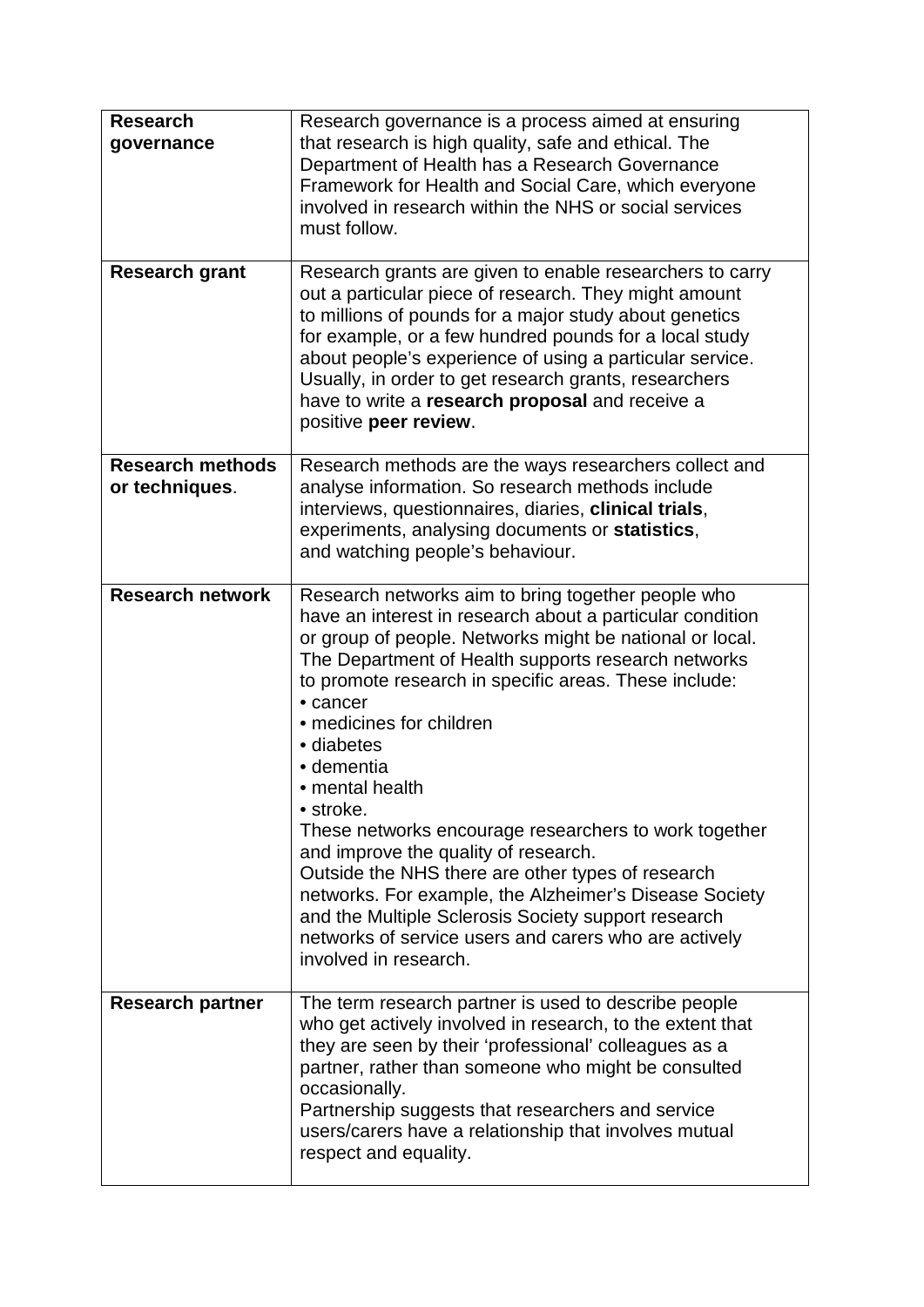| <b>Research proposal</b><br>Service user or<br>user       | This is usually an application form or set of papers that<br>researchers have to complete to say what research they<br>want to do and how they want to do it. It will also cover<br>the aim of the research, what the research questions<br>are, who will be involved (both as participants and in<br>carrying out the research), the time-scale and the cost<br>A service user is someone who uses or has used<br>health and/or social care services because of illness or<br>disability. Some people do not like this term because<br>they feel it has negative connotations.                                                                                                                                                          |
|-----------------------------------------------------------|------------------------------------------------------------------------------------------------------------------------------------------------------------------------------------------------------------------------------------------------------------------------------------------------------------------------------------------------------------------------------------------------------------------------------------------------------------------------------------------------------------------------------------------------------------------------------------------------------------------------------------------------------------------------------------------------------------------------------------------|
| <b>Sheffield</b><br><b>Emergency Care</b><br><b>Forum</b> | This is a group of patients and members of the public who<br>provide the public and patient point of view in research<br>studies. They provide assistance to researchers throughout<br>all the stages of a project, from the proposal stage, in the<br>steering group stage and through to the stage where results<br>are made available to the general public.                                                                                                                                                                                                                                                                                                                                                                          |
| <b>Social care</b><br>research                            | Social care refers to a range of services provided<br>across different settings, usually in the community.<br>These include:<br>• home care, day care and residential care for<br>older people<br>• residential care and fostering for children<br>• support for parents of disabled children<br>• supporting mental health service users, physically<br>disabled people and people with learning difficulties<br>• support for carers<br>Social care research involves finding out new knowledge<br>(or testing out existing ideas) to do with social care – so<br>social care research might address questions about:<br>• people's experience of using different home<br>care services<br>• the best ways to train new foster parents |
| <b>Statistics and</b><br>statistical analysis             | Statistics are a set of numbers (quantitative data) obtained<br>through research. For example, the average<br>age of a group of people, or the number of people using a<br>service.<br>Statistical analysis uses a set of mathematical rules to<br>analyse quantitative data. It can help researchers decide<br>what data means. For example, statistical analysis can<br>assess whether any difference seen<br>between two groups of people (e.g. between the groups of<br>people in a clinical trial) is likely to be a<br>reliable finding or simply due to chance.                                                                                                                                                                   |
| <b>Survivor</b><br>researcher                             | Survivor is a term some people who have used health or<br>social care services use to describe themselves - they see<br>this as a more empowering term than 'patient' or 'sufferer'.<br>For example, some people who have used                                                                                                                                                                                                                                                                                                                                                                                                                                                                                                           |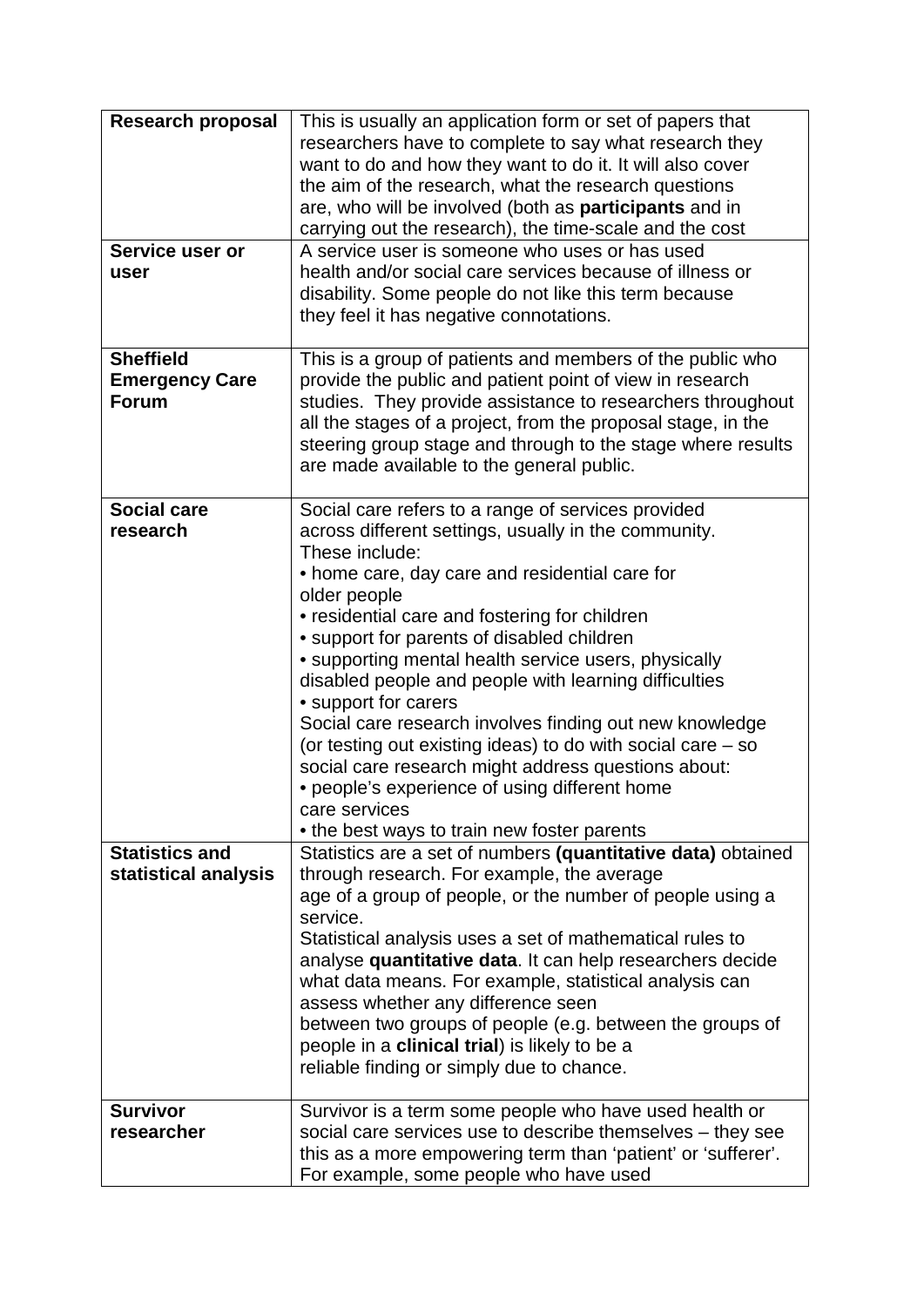|                                           | mental health services or who have experienced mental or<br>emotional distress call themselves survivors of the<br>psychiatric system. Some people who have recovered from<br>cancer call themselves cancer survivors.<br>If someone describes themselves as a survivor researcher,<br>they are making a statement about the fact that they have<br>used health or social care services as<br>well as being a researcher.                                                                                                                                                                                                                                                                                                                                                                                                                                                                                     |
|-------------------------------------------|---------------------------------------------------------------------------------------------------------------------------------------------------------------------------------------------------------------------------------------------------------------------------------------------------------------------------------------------------------------------------------------------------------------------------------------------------------------------------------------------------------------------------------------------------------------------------------------------------------------------------------------------------------------------------------------------------------------------------------------------------------------------------------------------------------------------------------------------------------------------------------------------------------------|
| <b>Systematic review</b>                  | Systematic reviews aim to bring together the results of all<br>studies addressing a particular research question that have<br>been carried out around the world. They provide a<br>comprehensive and unbiased summary of the research.<br>For example, one <b>clinical trial</b> may not give a clear answer<br>about the effectiveness of a treatment. This<br>might be because the difference between the treatments<br>being tested was very small, or because only a small<br>number of people took part in the trial. So systematic<br>reviews are used to bring the results of a number of<br>similar trials together, to piece together and assess the<br>quality of all of the evidence. Combining the results from<br>a number of trials may give a clearer picture.                                                                                                                                 |
| <b>Trial Steering</b><br><b>Committee</b> | A committee put together in order to provide overall<br>supervision of how the trial is running. Ideally its<br>membership is made up of an independent chairman, and<br>may include at least two other independent members, a PPI<br>representative, trial manager, statistician, other relevant<br>experts and the Chief Investigator. Involvement of<br>independent members provides protection for the study<br>participants and the Chief Investigator as these members<br>are external to the study, and thus can offer an unbiased<br>opinion. The group should meet initially when ethical<br>approval has been obtained, then at six monthly intervals<br>throughout the study, unless the chair feels they need to<br>meet more frequently. The committee should provide a<br>oversight on the study progress and that it is been carried<br>out in accordance with the principles of Good Clinical |
| <b>User controlled</b>                    | Practice (GCP).<br>User controlled research is research that is actively                                                                                                                                                                                                                                                                                                                                                                                                                                                                                                                                                                                                                                                                                                                                                                                                                                      |
| research /                                | controlled, directed and managed by service users and                                                                                                                                                                                                                                                                                                                                                                                                                                                                                                                                                                                                                                                                                                                                                                                                                                                         |
| user led research                         | their service user organisations. Service users decide on the                                                                                                                                                                                                                                                                                                                                                                                                                                                                                                                                                                                                                                                                                                                                                                                                                                                 |
|                                           | issues and questions to be looked at, as well as                                                                                                                                                                                                                                                                                                                                                                                                                                                                                                                                                                                                                                                                                                                                                                                                                                                              |
|                                           | the way the research is designed, planned and written up.                                                                                                                                                                                                                                                                                                                                                                                                                                                                                                                                                                                                                                                                                                                                                                                                                                                     |
|                                           | The service users will run the research advisory<br>or steering group and may also decide to carry out the                                                                                                                                                                                                                                                                                                                                                                                                                                                                                                                                                                                                                                                                                                                                                                                                    |
|                                           | research.                                                                                                                                                                                                                                                                                                                                                                                                                                                                                                                                                                                                                                                                                                                                                                                                                                                                                                     |
|                                           | Some service users make no distinction between the term                                                                                                                                                                                                                                                                                                                                                                                                                                                                                                                                                                                                                                                                                                                                                                                                                                                       |
|                                           | user controlled and user led research, others feel that user                                                                                                                                                                                                                                                                                                                                                                                                                                                                                                                                                                                                                                                                                                                                                                                                                                                  |
|                                           | led research has a different, vaguer meaning.                                                                                                                                                                                                                                                                                                                                                                                                                                                                                                                                                                                                                                                                                                                                                                                                                                                                 |